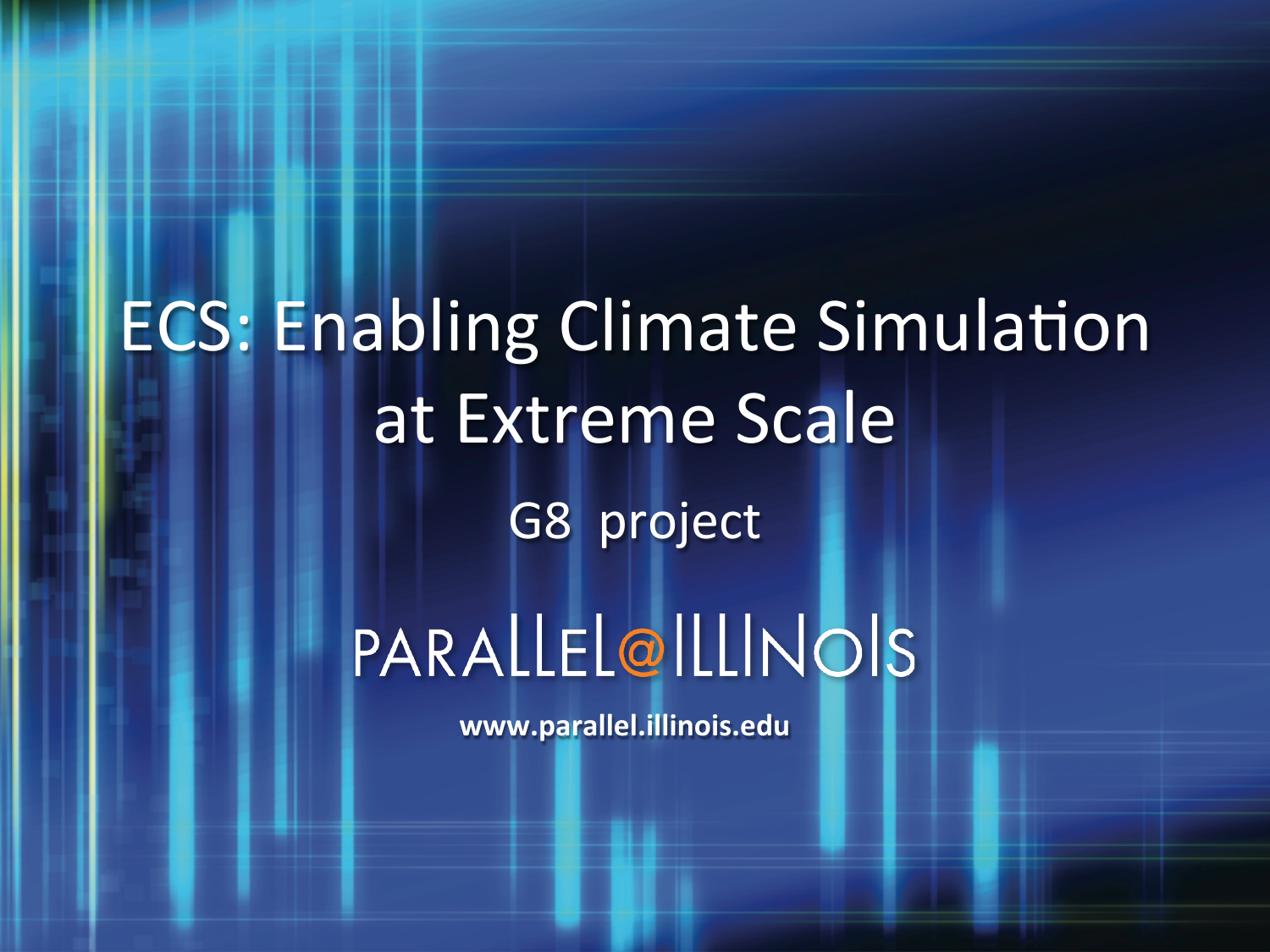## **Participants**

- Marc Snir UIUC USA
- Franck Cappello France
- Donald J. Wuebbles UIUC USA
- **George Bosilca UTK USA**
- Felix Wolf GRS Germany
- Andrew J. Weaver Univ. Victoria Canada
- Satoshi Matsuoka Titech Japan
- Mitsuhisa Sato Univ. Tsukuba Japan
- (unfunded) Richard D. Loft NCAR USA
- (unfunded) Osman Unsal BSC Spain

#### PARALLEL@ILLINOIS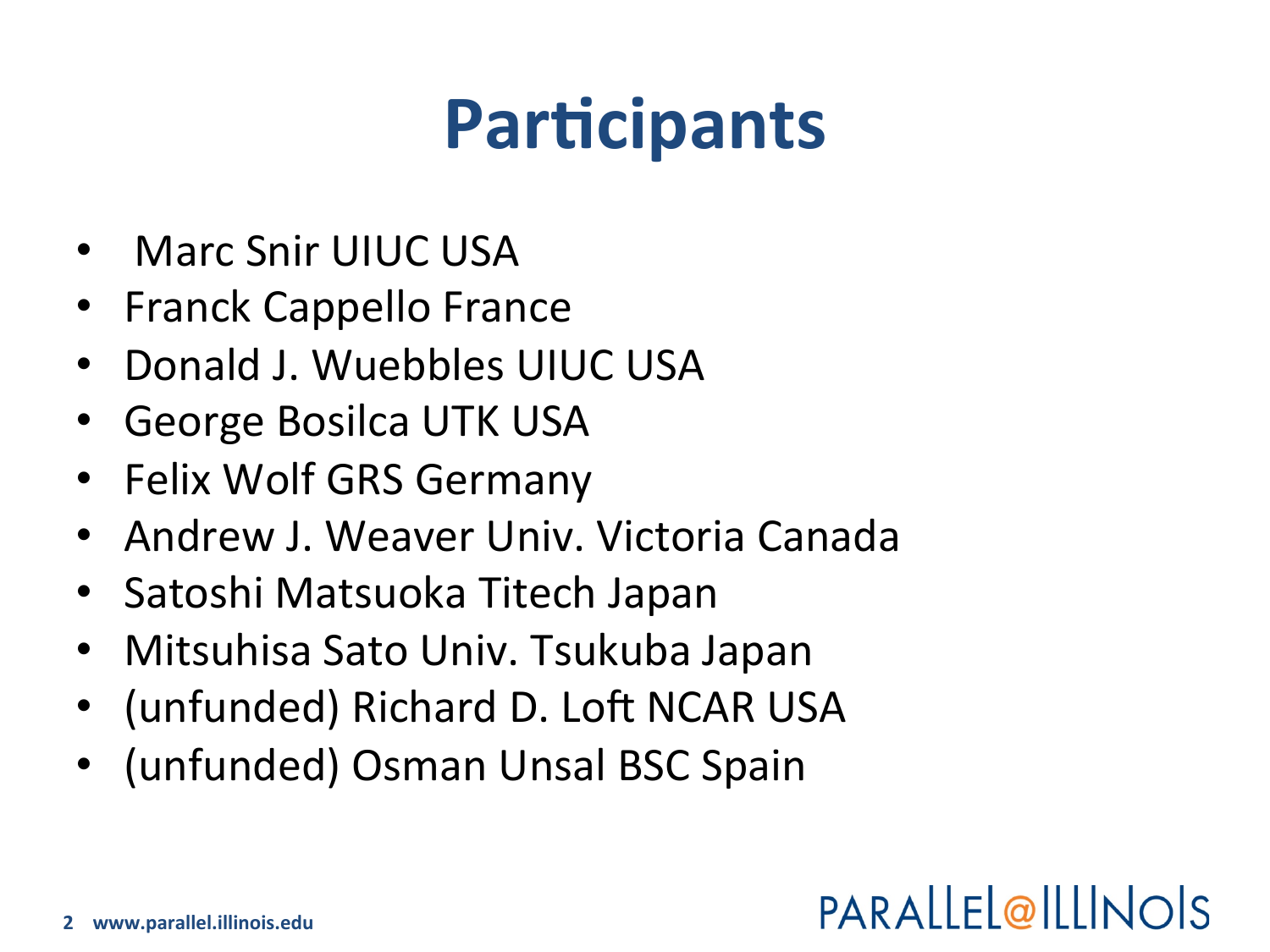### **Supercomputing Centers**

- Blue Waters (U.S.)
- Marenostrum2 (Spain)
- Jugene (Germany)
- NextGen+Tsubame2 (Japan)

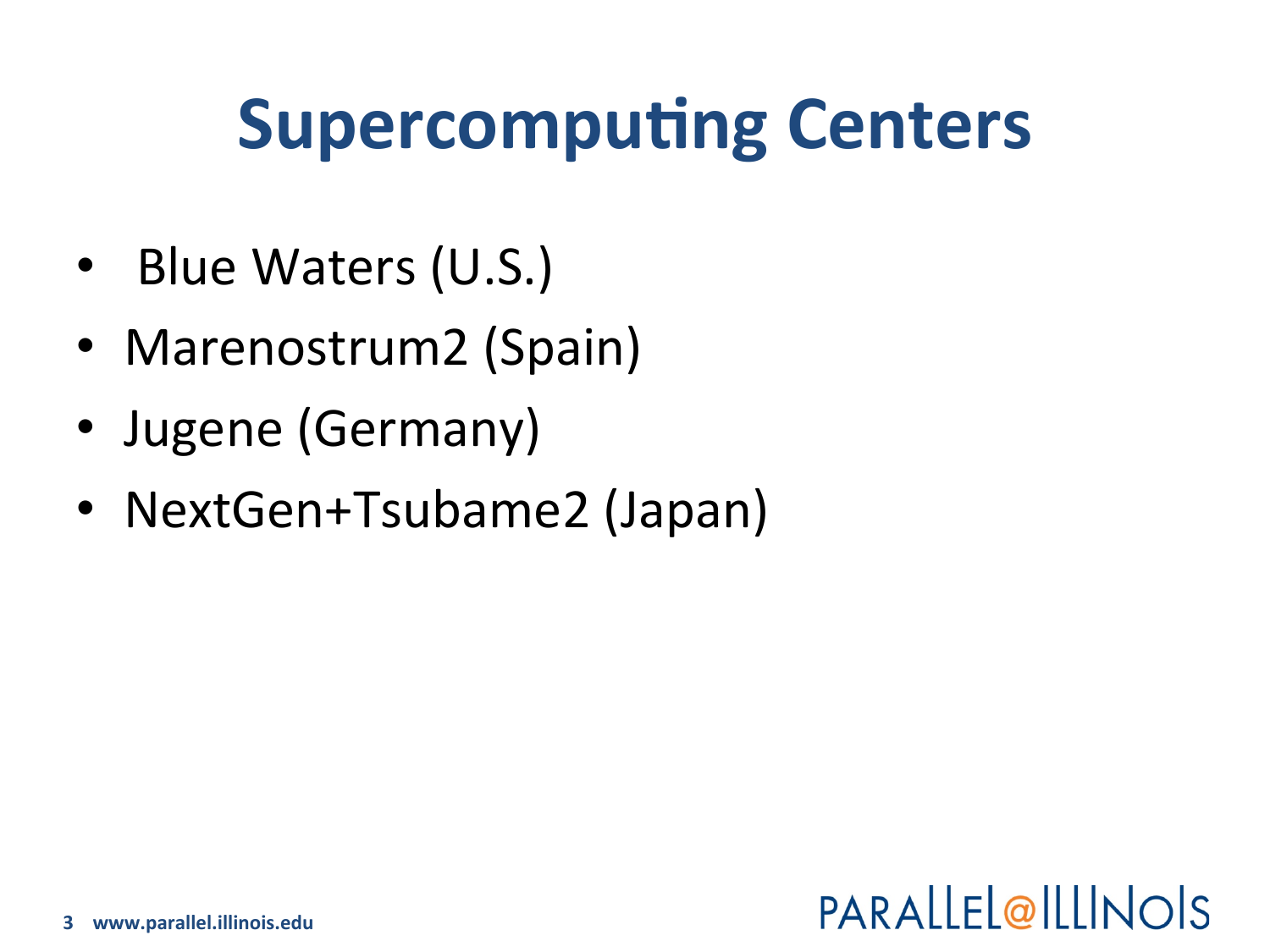### **Motivation**

- Climate codes need exascale performance for improved accuracy
	- 12 km runs with selective 1 km runs
	- Ensembles with 1000's of configurations
	- Better physics
- Better simulations necessary for driving action - Unfortunately, not sufficient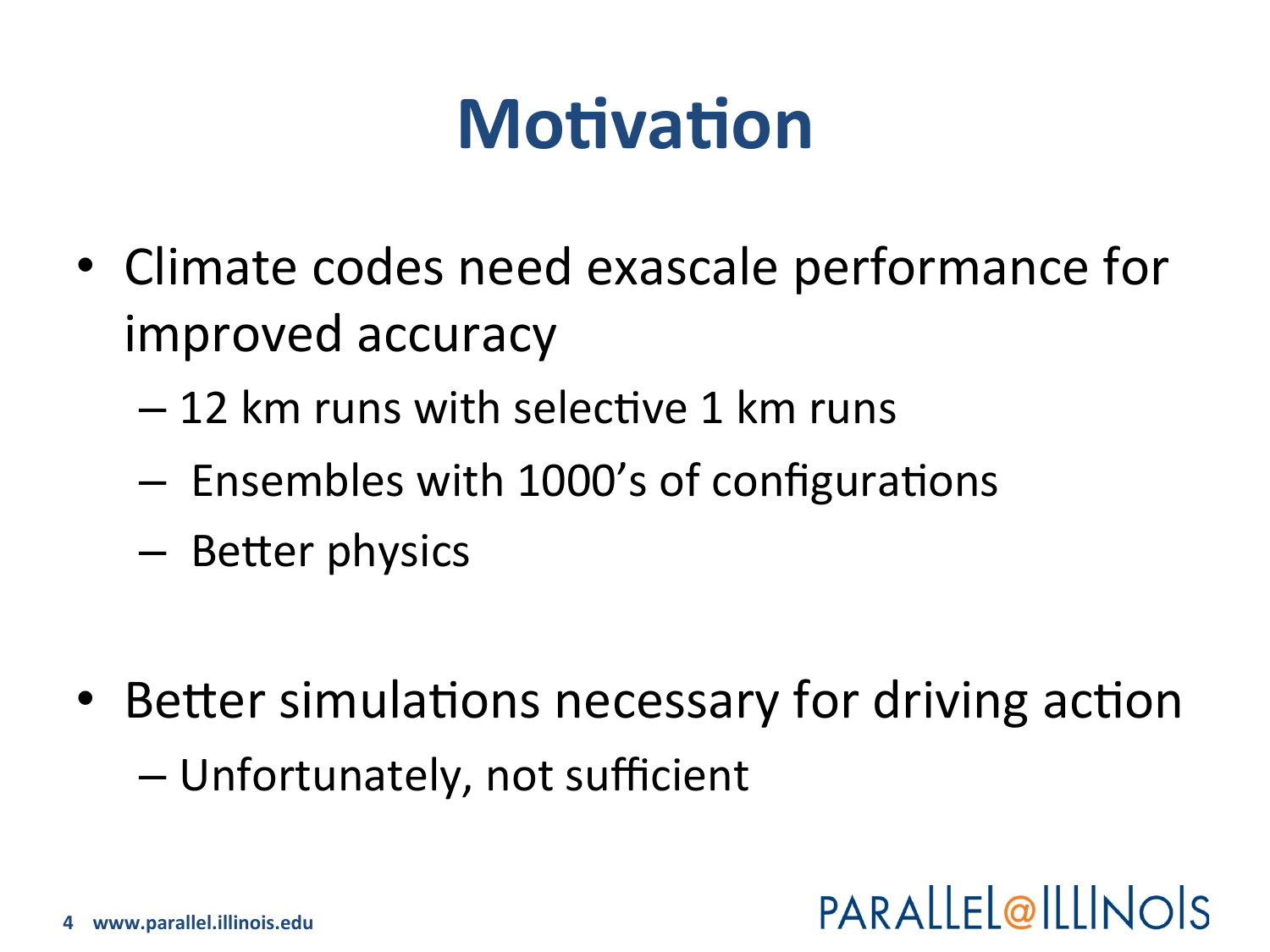### **Research Focus**

- Understand obstacles to the scaling of climate codes to exascale and propose solutions
- Three research areas:
	- Resilience
	- Node performance
	- System scalability
- Initial focus on CESM

#### PARALLEL@ILLINOIS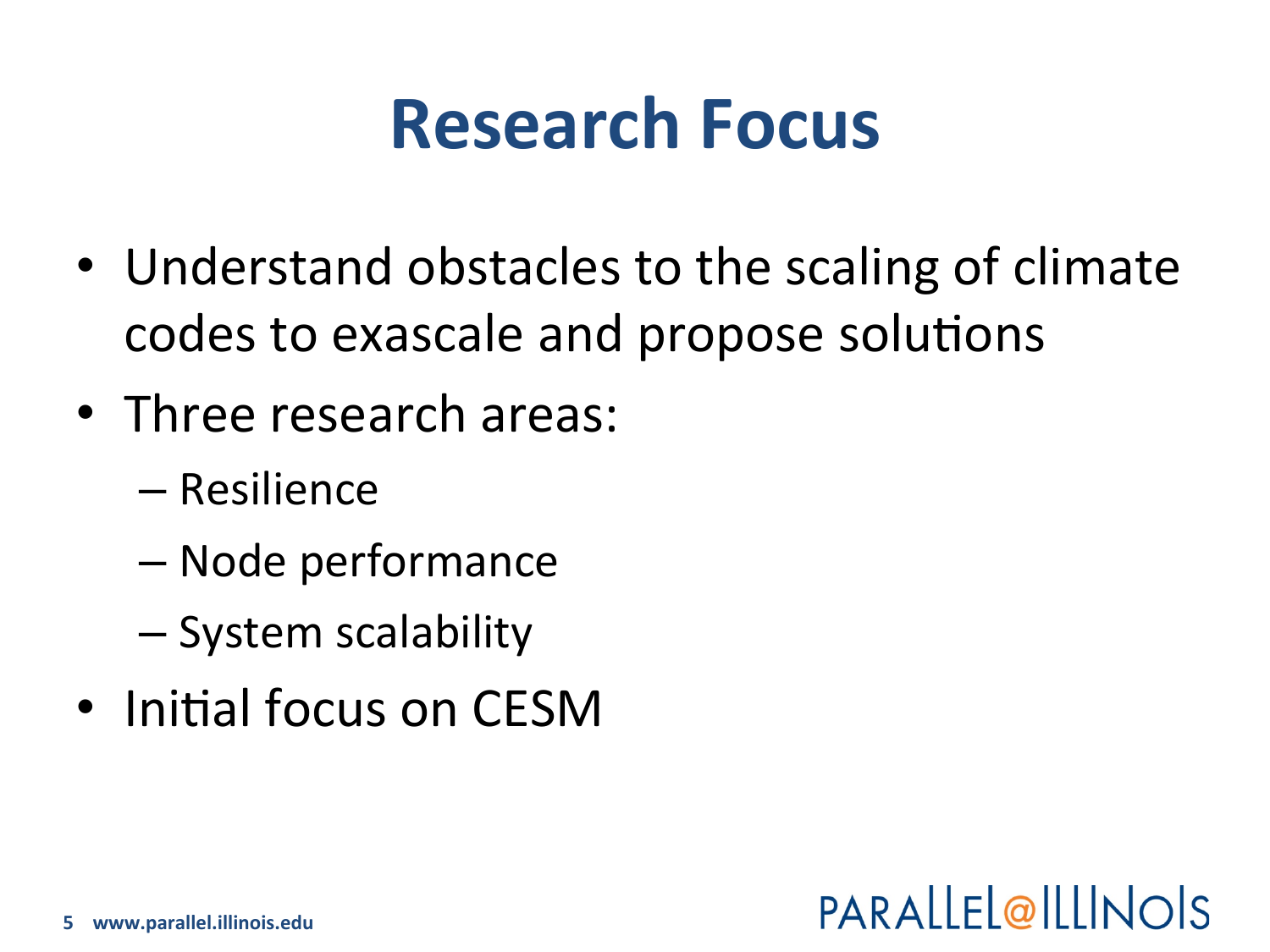# Resilience (Franck)

- In order of difficulty
	- $-$  More efficient checkpoint-restart, taking advantage of features of the code
	- $-$  Restructure code to achieve local recovery (XscalableMP and StarSs)
	- $-$  Develop fault-tolerant iterative algorithms

#### PARALLEL@ILLINOIS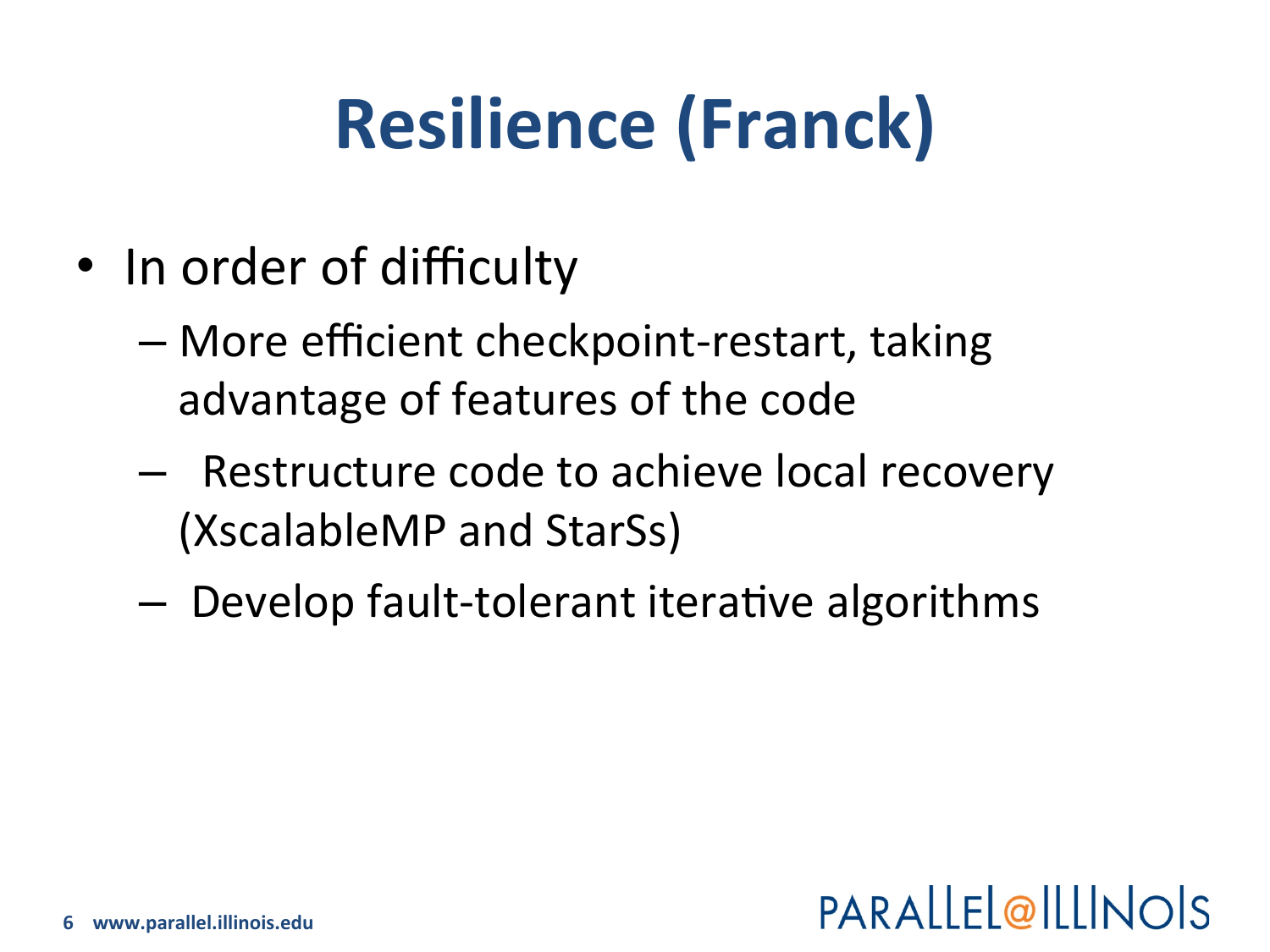# **Node Performance (Satoshi)**

- Use of GPUs for compute-intensive kernels
	- Performance modeling
	- Autotuning
	- Scheduling choice of location for tasks
	- Task decomposition for physics